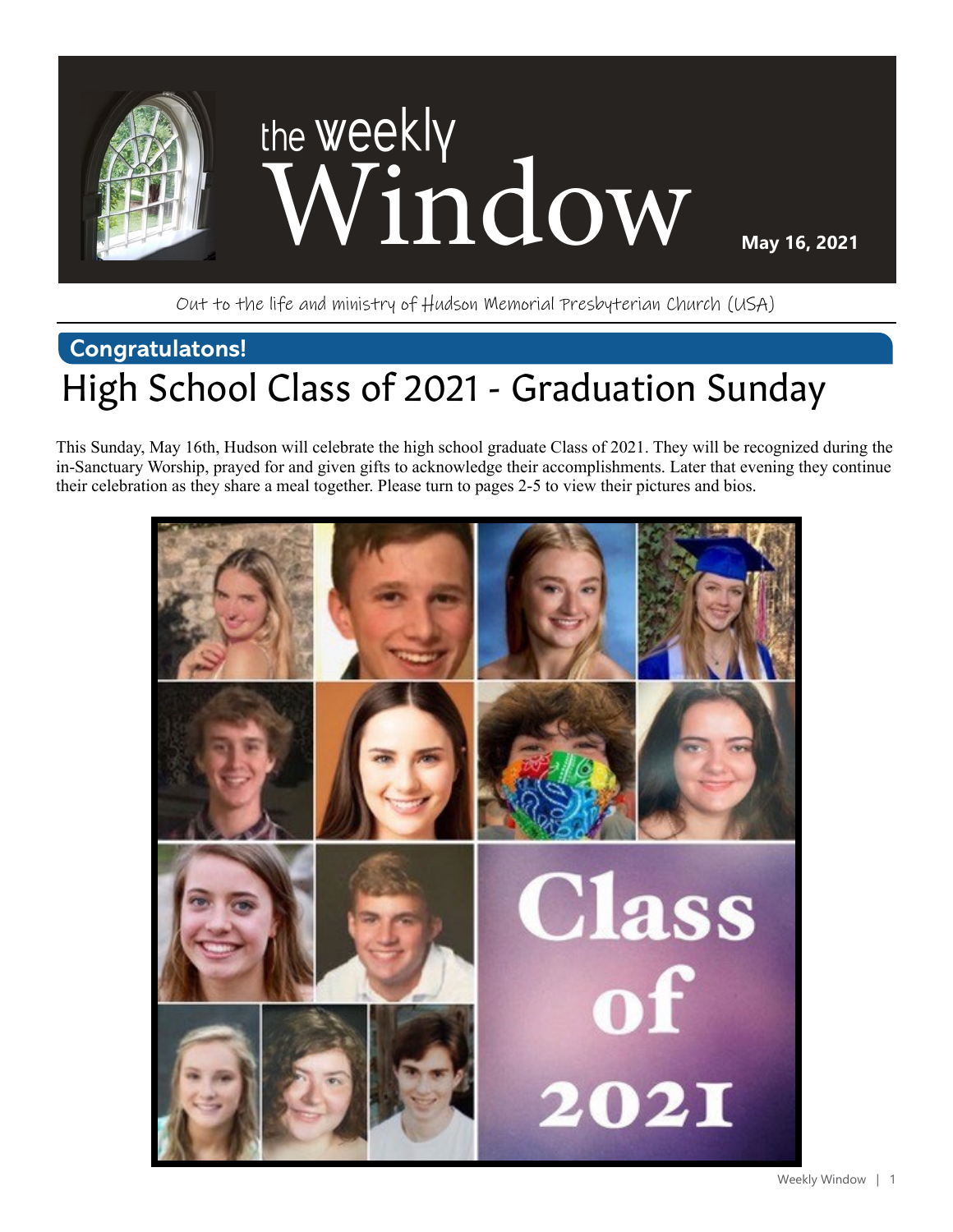### High School Class of 2021

#### *Anna Mariah Fertin*

*Parents - B & Eric Ferton Graduating from - Broughton High School Favorite Subject - Orchestra & Spanish Favorite Hobby - I like playing tennis, although I am not very good. Next Year - I will attend NC State. I am interested in Global Health and will be pursuing a pre-med track One More Thing - I like cruising around town in my Jeep, with Kate, doors off*



#### **William Ethan Page**



*Preferred Name - Ethan Parents - Chris Page and Susan Page Graduating from - Sanderson High School Favorite Subject - AP Psychology Favorite Hobby - Theatre - Acting & Directing Favorite Church Memory - Confirmation Retreat Favorite Quote - Always look on the bright side of life. Next Year - I'll be attending UNC or Duke, with plans to be a psychiatrist after* 

*grad school.* 

*Unique Fact - I'm the President of Sanderson's National Honor Society One More Thing - I'm directing the Spring play at Sanderson this year. Come see it!*

#### **Jonathan Rogers**

*Preferred Name - JD Parents - Hunter & Richard Rogers Graduating from - Sanderson High School Favorite Subject - History Favorite Hobby - Lacrosse Favorite Church Memory - I enjoy eating lunch with everyone after Sunday service Favorite Quote - "Patience is a key element of success." - Bill Gates Next Year - I will be attending Appalachian State University Unique Fact - I like to meditate. It helps to be able to have a calm presence. One More Thing - I have been at Hudson since preschool*

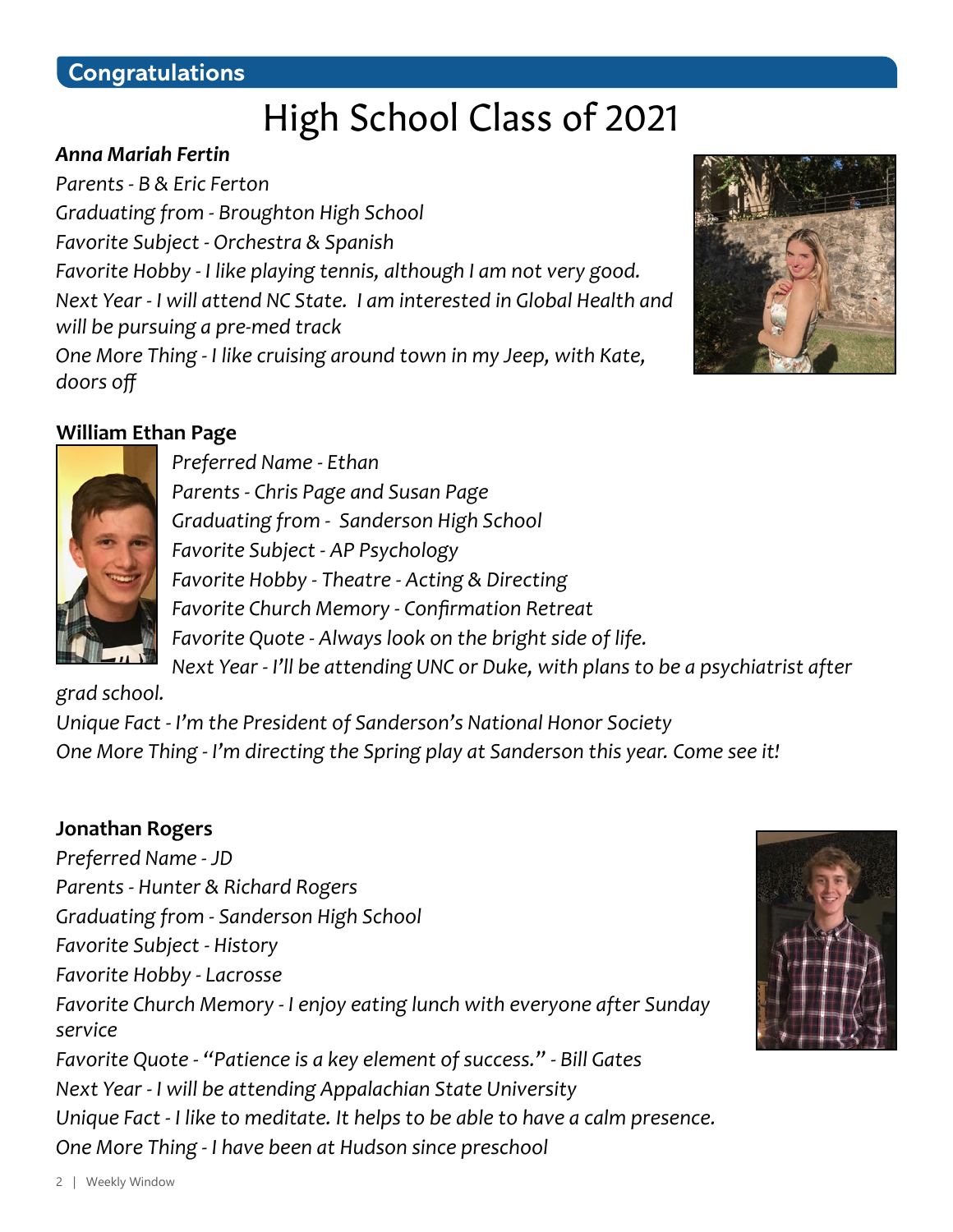### High School Class of 2021

#### **Katelyn Olivia Fertin**

*Parents - B & Eric Fertin Graduating from - Broughton High School Favorite Subject - Theory of Knowledge Favorite Hobby - Playing the piano, especially with Anna or in a chamber ensemble Favorite Church Memory - Leading the arts & crafts at VBS Next Year - I will be attending NC State to study Media Communications to be a Broadcast Journalist*



*Unique Fact - I am a twin and my Grandmother has three pairs of twin grandchildren*



#### **William Andrew Keever**

*Preferred Name - Will Parents - Alison & William Keever Graduating from - Leesville Road High School Favorite Subject - History Favorite Hobby - Exercise, sports Favorite Quote - "We got to roll with the punches, play all our hunches, make the best of whatever comes your way." Jimmy Buffet*

*Favorite Church Memory - Montreat trips with the Youth Group Next Year -University of North Carolina*

*Unique Fact - I'm constantly doing some sort of stretch at the most random of times. One More Thing - Sarcasm is my first language*

#### **Morgan Amelia Plentl**

*Parents -Maria & Will Plentl Graduating from - Cardinal Gibbons High School Favorite Subject - Science Favorite Hobby - Skiing and water sports Favorite Church Memory -Ski Trips Favorite Quote - Leave footprints of love and kindness everywhere you go Next Year - I will attend NC State and have been accepted into the Poole College of Management Unique Fact - I love to make guacamole :)*

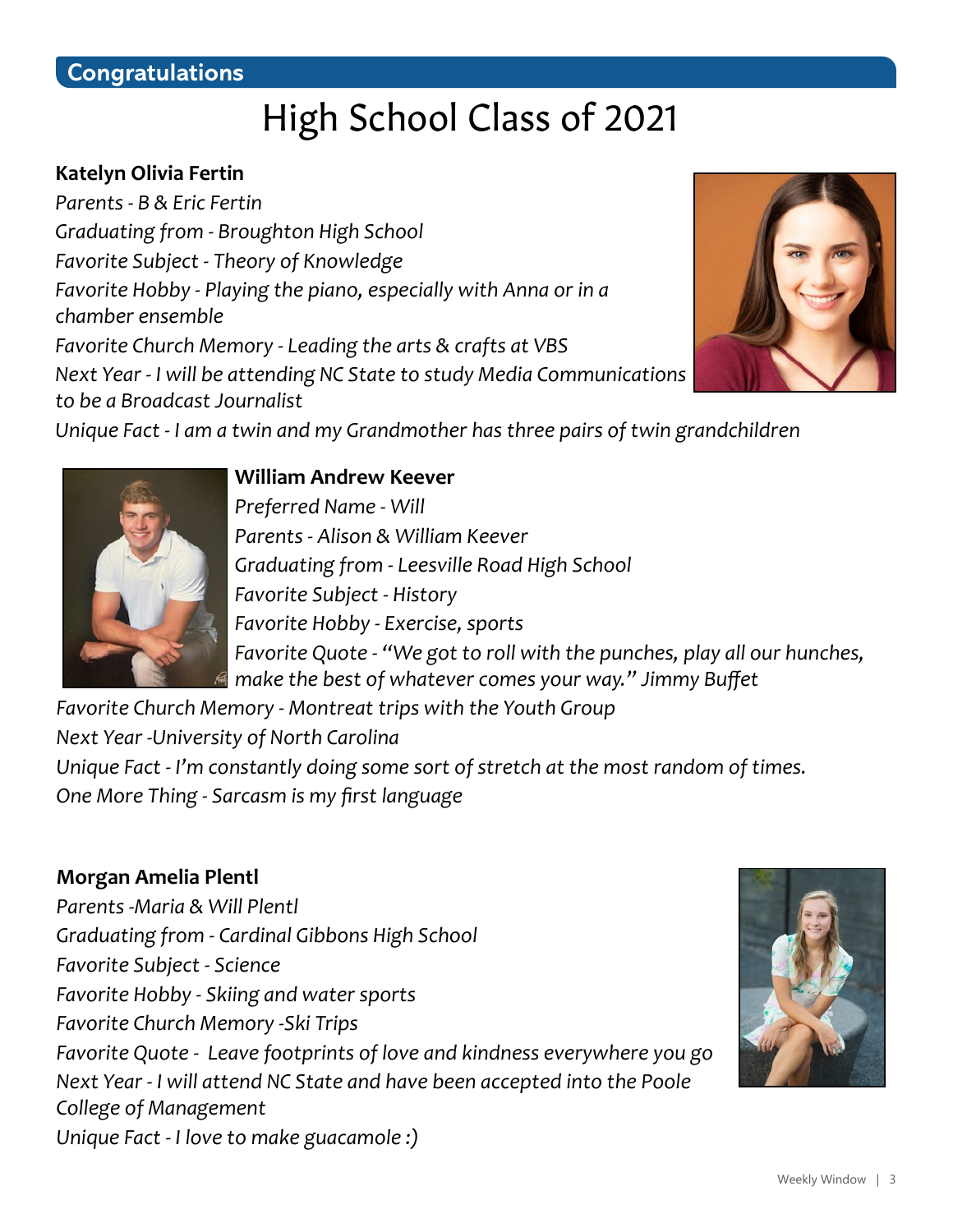#### **Congratulations**

### High School Class of 2021

*Parent - Russell Allen Graduating from - Rolesville High School Next Year - Attending Wake Technical Community College*

#### **Sarah Dawkins**

**Riley Allen**



*Parents - Lynne & Garrett Dawkins Graduating from - Leesville Road High School Favorite Subject - History Favorite Hobby - Irish dancing & playing music Favorite Church Memory - Volunteering at Vacation Bible School; it is so much fun to get to know the younger children and watching their performance at the end of each session.*

*Next Year - I am still undecided on which college I will be attending, but I plan to major in business administration*

#### **Sarah Rachel Lynch**

*Parents - Donna & Jack Lynch Graduating from - Franklin Academy Favorite Subject - History Favorite Hobby - Theater/Acting Favorite Church Memory - Singing in the Youth Choir Favorite Quote - "If you think you can, you will. If you think you can't, you won't. Either way, you're right." Next Year - I will be attending William Peace University Unique Fact - I love Family History One More Thing - I'm proud of myself for overcoming the challenges I've faced in High School*



#### **Schuyler Coonse**



*Parents - Liza & Jeffrey Coonse Graduating from - Enloe High School Next Year - Taking a gap year in Europe doing organic farming with WWOOF Favorite Subject - History Favorite Hobby - Mountain Biking Favorite Church Memory - Mission Trip to Mobile, Alabama Unique Fact - Octopi have 3 hearts One More Thing - Schuyler is a Dutch name & I am named after my great-*

*grandfather and my mom (her middle name)*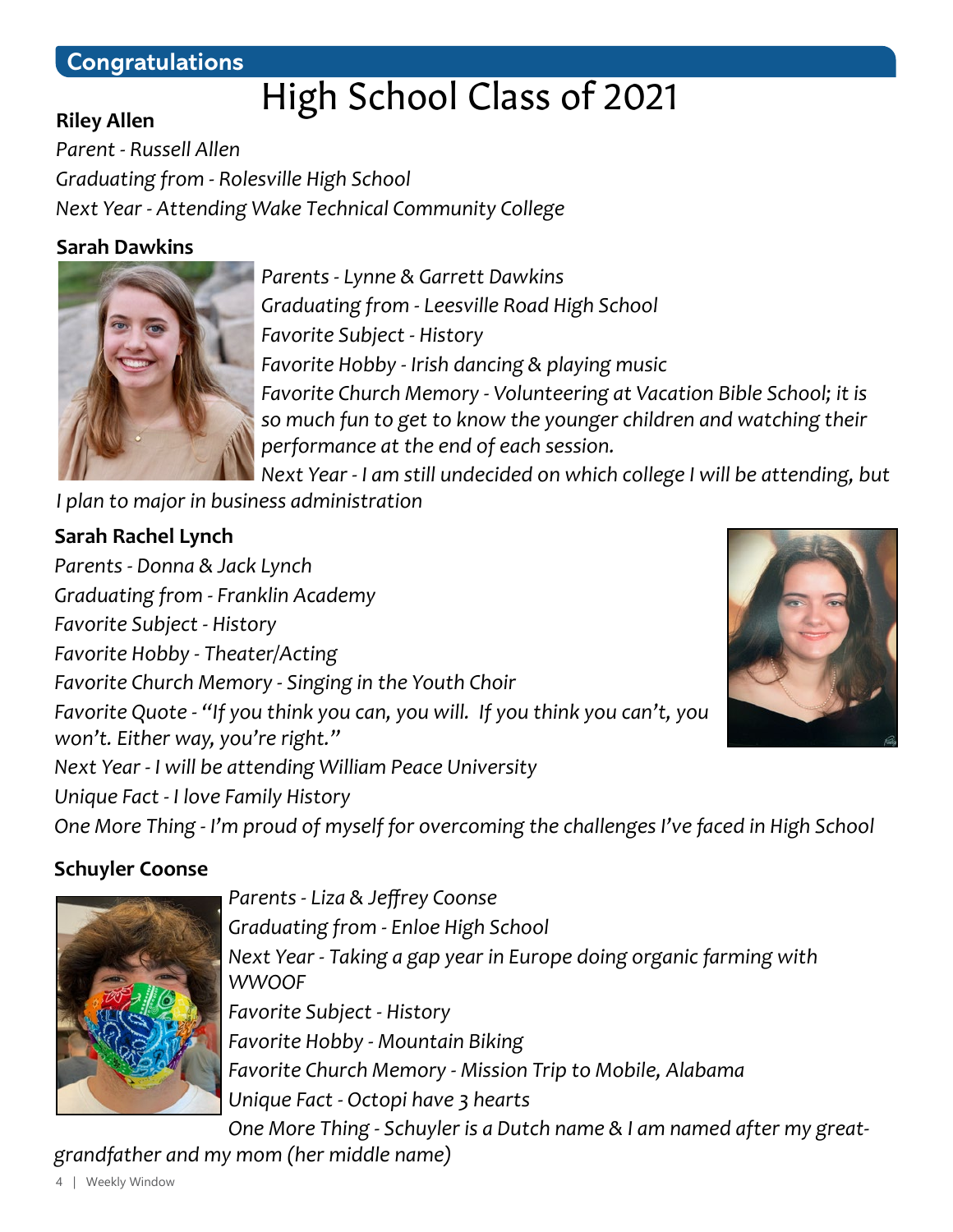#### **Congratulations**

### High School Class of 2021

#### **Serena Ash**

*Parents - Theresa & Nathan Ash Graduating from - Sanderson High School Next Year - Attending Appalachian State to study Nursing*

#### **Tory Kirk Schafer**



*Parents - Katy & Mac Schafer Graduating from - Broughton High School Favorite Subject - History Favorite Hobby - Volleyball Favorite Church Memory - Montreat when I was going into BHS Favorite Quote - "I've learned that people will forget what you said, people will forget what you did, but people will never forget how you made them feel." - Maya Angelou*

*Next Year - I will be attending Elon University Unique Fact - I am named after an island in Ireland One More Thing - I'm incredibly grateful for Hudson and the community that I have had the opportunity grown up in, thank you!!*

#### **Cary Louis Krueger, III**

*Preferred Name - Trey Parents - Holly & Cary Krueger Graduating from - Franklin Academy Favorite Subject - History Favorite Hobby - Dirt Bike Riding Favorite Church Memory - Youth Ski Trip Next Year - I will be attending Wake Technical Community College Unique Fact - I am learning to play golf*

#### **Martie Lin Surasky**



*Parents - Sonia Allen and Mike Surasky Graduating from - Sanderson High School Favorite Subject - History Favorite Hobby - Drawing Favorite Church Memory - The Alabama Mission Trip Next Year - I will be attending Virginia Commonwealth University Unique Fact - When I was a junior my advanced theatre class represented North Carolina in a national theatre competition*

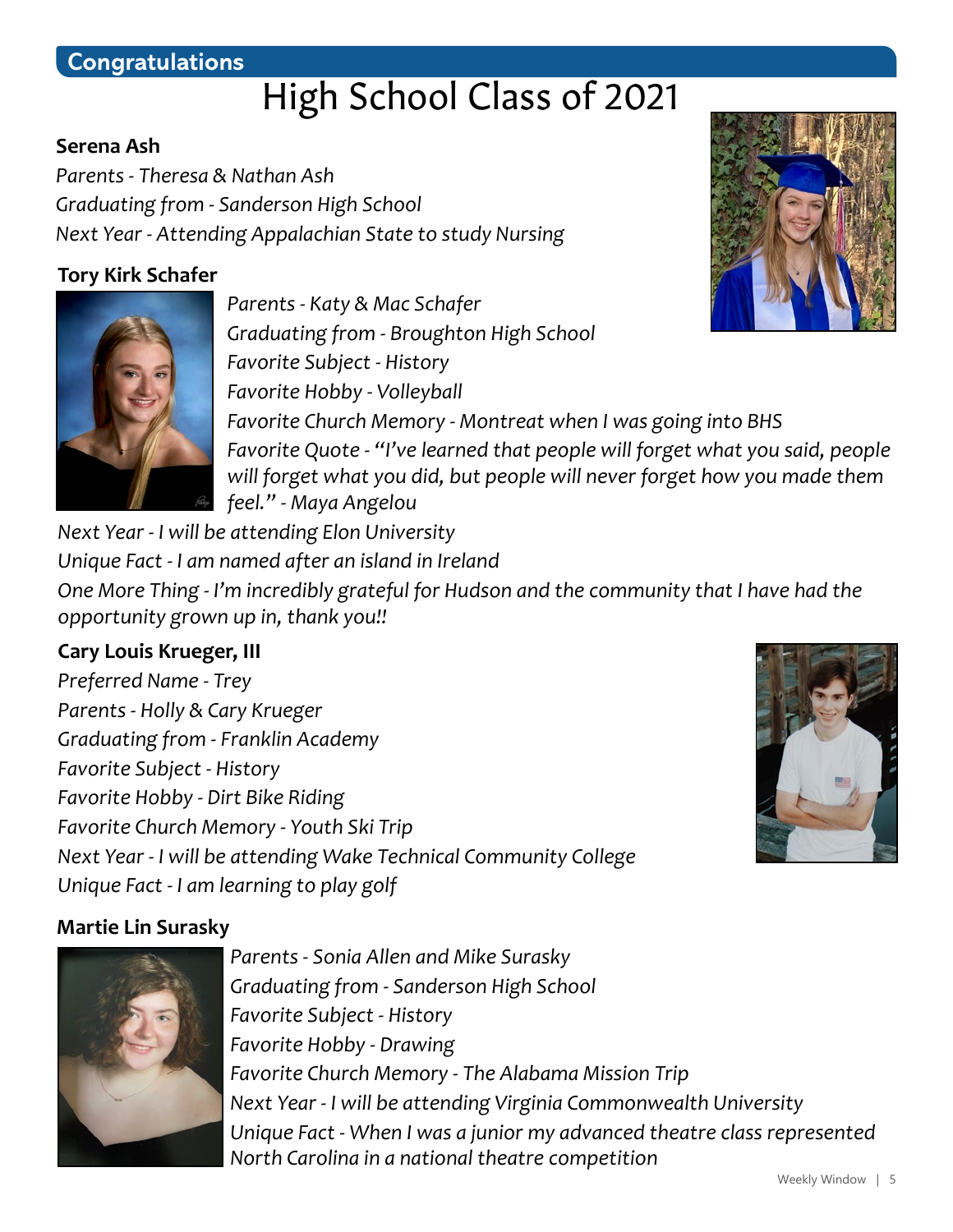#### **Personnel**



# Celebrating Phil Hayden!

#### **May 23, 2021 Immediately Following Outdoor Worship**

The congregation is invited to celebrate Phil Hayden's retirement after 16 years as Hudson's Music Director and Composer and his 46-year musical career. A short fun, surprise-filled live program of appreciation will be followed by a time of fellowship on the West Lawn.

### Frank Boyd to Retire This Summer

Director of Youth Ministries Frank Boyd has announced that he will retire at the end of July this summer. Frank arrived at Hudson in 2013 as Interim Youth Director and soon after the "Interim" title was dropped. Frank has served Hudson for over seven years. We are thankful for his leadership with youth and their families over the years. He has provided steady relational care with a flair for music and the arts. Frank plans to lead the summer mission trip, the trip to the Massanetta Middle School Conference and the high school trip to the Montreat Youth Conference before he retires. By announcing this news now, it gives the congregation a chance to express their appreciation to Frank in the months ahead and for Frank to have a time of closure with us. Please know that the Personnel Committee is already working on plans for future leadership of our youth ministry. Thanks be to God for the ministry of Frank Boyd.



#### **Session**

### COVID-19 Update

The HMPC Session has approved having worship every other week in the sanctuary with limited numbers, wearing masks and being socially distant. This began on Sunday, May 2nd. On alternating weeks we will continue to worship outside. The schedule is as follows:

- May 16th Sanctuary
- May 23rd West Lawn & Parking Lot
- May 30th Sanctuary
- June 6th West Lawn & Parking Lot
- June 13th Sanctuary

Worship will continue to be available online via the churches YouTube channel. We began live streaming sanctuary worship on Sunday, May 2nd and will continue to do so for services taking place in the sanctuary. The live stream is recorded and posted on our YouTube channel after worship concludes. For Sundays when worship is outside we will continue to record the service for availability to those of you still worshipping from home.

Individuals and groups worshipping or meeting outside at the church are no longer required to wear masks but need to maintain social distance. This is in line with the North Carolina governor's guidance that went into effect on Friday, April 30th. Session has also approved groups meeting inside the church building, wearing masks and being socially distant. The following is a list of rooms and the number of people who are permitted to meet in that room:

| Choir Room (as a meeting space) |                |
|---------------------------------|----------------|
| Confirmation                    |                |
| Explorer's SS                   |                |
| Youth Game Room                 | 5              |
| Geneva Hall                     | 12             |
| <b>HS</b> Youth                 | 3              |
| John Knox                       | 5              |
| Joyful Noise                    | 5              |
| Karl Hudson                     | $\mathfrak{Z}$ |
| Library                         | 3              |
| Parable Playhouse               | 4              |
| Room 200                        | 6              |
| Westminster Hall                |                |

Thank you for your prayers and continued patience as we continue to adapt the churches worship and ministry.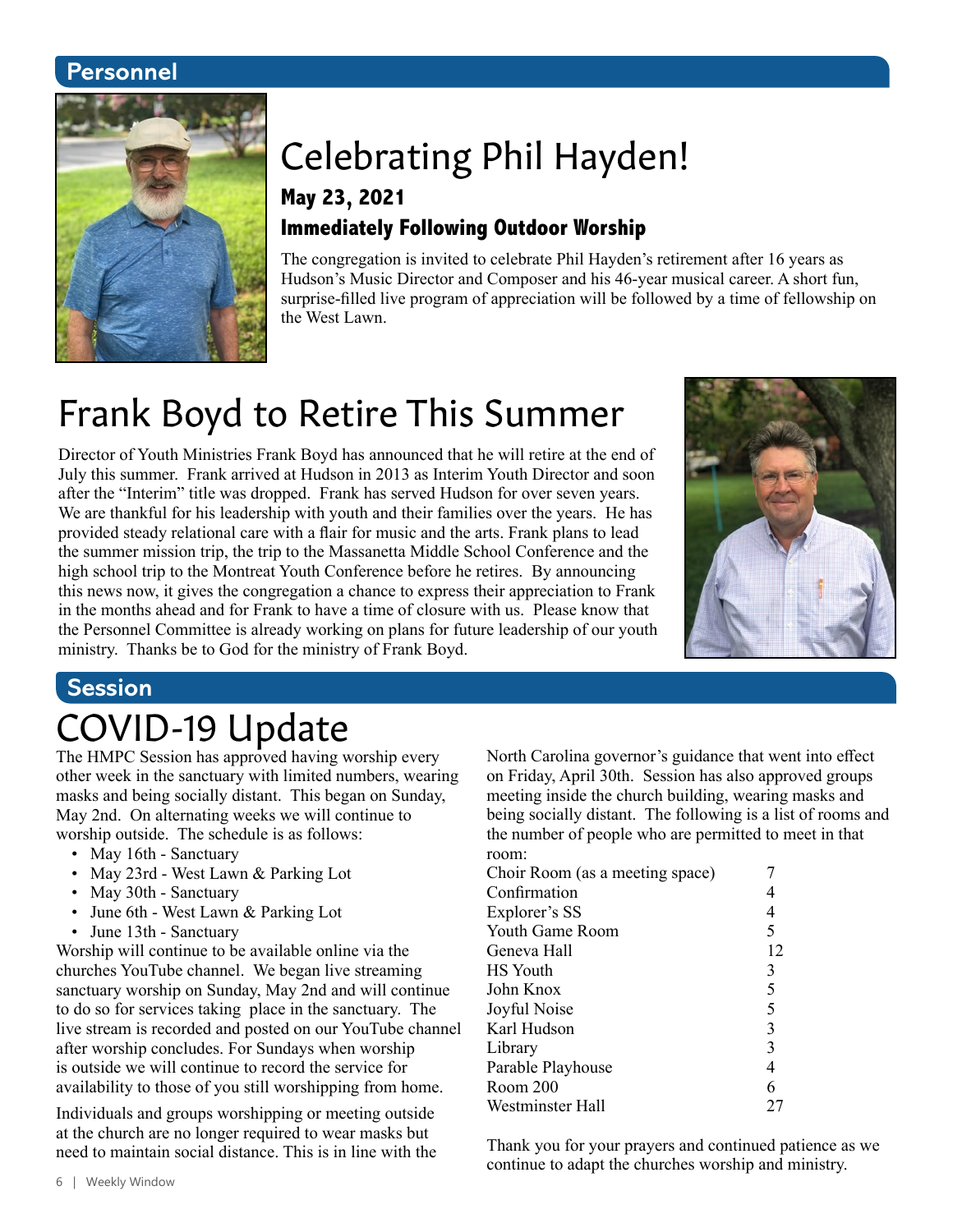#### **Missions**

# Special Offering

#### **North Raleigh Ministries**

#### **Special Offering for May**

**We are receiving a Special Offering for North Raleigh** 



**Ministries in May.** Money raised for this offering supports the Thrift Shoppe, Food Pantry and the Crisis and Development Center. You may mail or bring your

offering by the church or [donate online](https://www.eservicepayments.com/cgi-bin/Vanco_ver3.vps?appver3=Fi1giPL8kwX_Oe1AO50jRnQ574HZh5kFEHVJ6e5We_Us4NSQukCYDzKLUtTTUlsf2EvVVAEjqawDomKT1pbouTsRltlX7QEmZN4jxtbsYBc=&ver=3) or text to give. **Here is how to text to give:** Text amount 'nrm' to 888-906-0744 (example: 25 nrm). If you have not done this before, you will only need to enter your information once.

# Tend My Sheep

#### **May 22nd 11am-1pm**

Our Tend My Sheep collection for May will be collecting donations of body wash, shampoo and conditioner, Loofahs, Toilet paper, Tissues, Paper towels and Hand sanitizer for the Capital Towers' residents. Donations will be collected at the church on Saturday, May 22nd from 11 am to 1pm and at worship on Sunday, May 23rd.



### **Adult Faith Formation**

### Presbyterian Pint

#### **Is Going to the Movies**

On Thursday, May 27th Presbyterian Pint has rented out The Rialto Movie Theatre on Glenwood Ave. We can have a total of 25 there. We will be watching the movie *A Beautiful Mind*. Admission is free and their concession stand (which serves soft drinks, beer and wine, etc.) will be open. Please [RSVP with Mac Schafer if you plan to](mailto:mschafer%40hmpc.org?subject=)  [attend.](mailto:mschafer%40hmpc.org?subject=)



### Evening Women at the Well

The evening version of Women at the Well summer dates are: June 3, June 24, July 22 and August 26. We currently meet via Zoom at 6



### Waking Up with the Word

#### **May 18 - 6:30 am**

Waking Up with the Word will meet at 6:30 am at the WH Patio. The group

studies the scripture text that will be preached on the following Sunday. No previous Bible study experience is needed. The group centers their study around three questions - 1.What is a word or phrase that stands out to you in the text? 2. Allow that word or phrase to prompt a memory from your life, a thought on the passage or a metaphor. 3. What is Christ calling you to through the scripture text? [Contact Mac Schafer](mailto:mschafer%40hmpc.org?subject=) for more information.

# Seeing the Word

#### **Monday, May 17**

This group uses the art work from the Saint John's Illuminated Bible to study scripture texts. Presently it is meeting via Zoom at 12 noon. Contact Mac Schafer to receive the Zoom invitation.



Weekly Window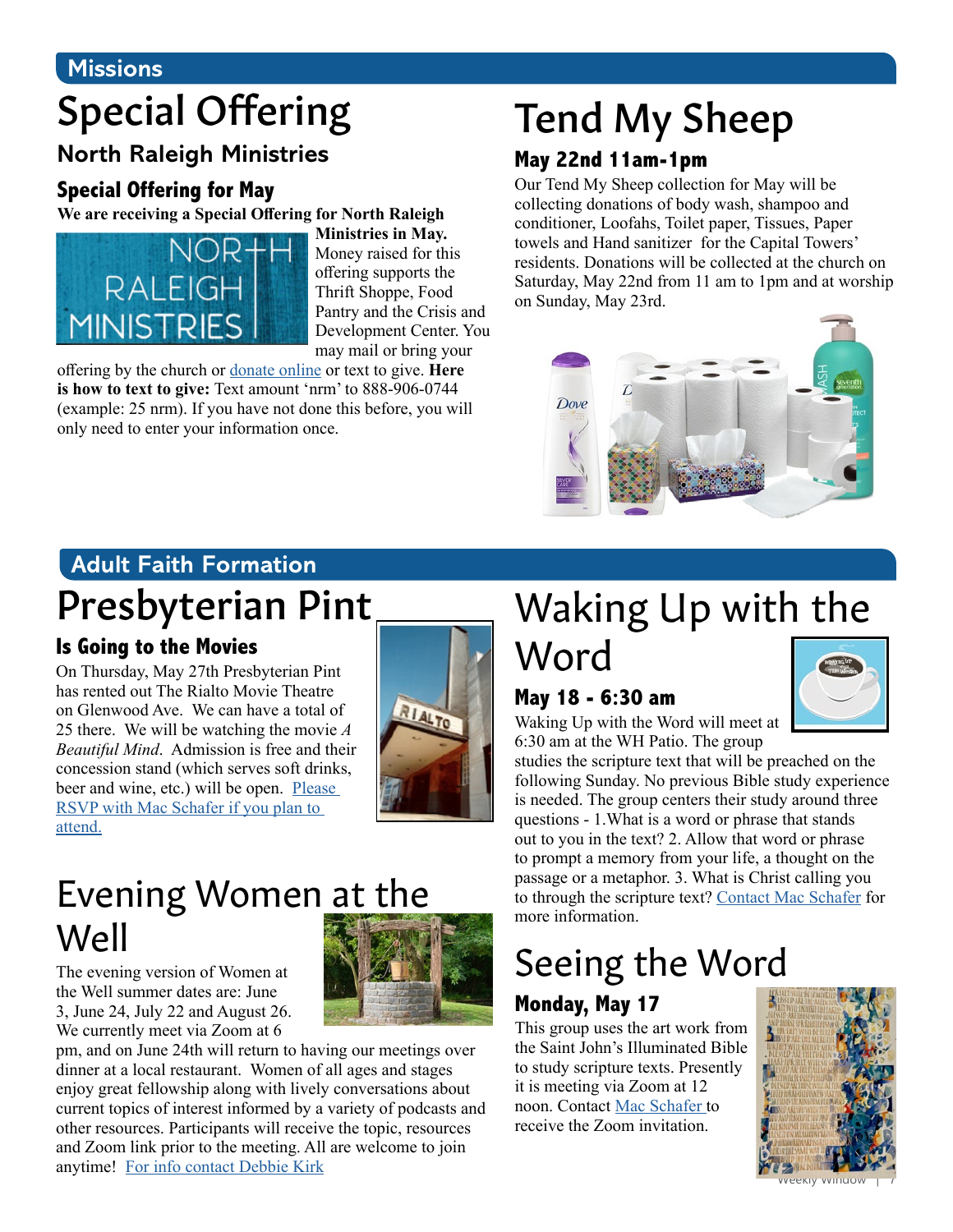### **Deacon Ministry** Prayers for Households



Prayer is foundational to the ministry of the Deacons and we consider it a privilege to pray with and for our church family. One of the ways we do that is using our church directory, starting at the beginning,

the Deacons are praying for 7 member households each week, with the goal of praying for each and every member of our congregation. These households are listed below so the congregation can have the opportunity to join in praying for them as well. In addition, each household will receive a positive note of encouragement from the Deacons in the mail. As always, if you have a specific request for prayer at any time, you can submit a prayer request from the website or you may call 919-787-1086 and press 2 for the Deacon's Prayer Line. Denise Crosson is the Deacon on Call for May.

Prayer Households for this week. Please keep these families in your prayers:

- *• Nnenna Nduka*
- *• Orji, Ogebeyialu, Zack and Olivia Nduka*
- *• Ann Neisz*
- *• Wendy Nellis*
- *• Noelle Newnam*
- *• Lucille Nicholas*
- *• Alice Njoroge*

## **From the HMPC Staff**

### Staff Email Addresses

When you receive an email from one of Hudson's staff members, please verify that the email address is their first initial then last name @hmpc.org - examples mschafer@hmpc.org, dkirk@hmpc.org.

There have been some spam emails being sent, making them look like they are coming from the church. In those cases, the "from" email address is not correct. If you receive ones like that, please do not respond or click on any links.

### College Graduates

If you are or have a member of your family graduating from college this spring, [please](mailto:pcash%40hmpc.org?subject=)  [send this information to Pat Cash.](mailto:pcash%40hmpc.org?subject=) It is helpful for us to know the name, the degree, the institution, honors, and anything else you think might be helpful.

### **Youth Ministry**

#### **Youth Programs**

- **• The Explorers 5-6-7 SS Class** will meet Sunday, May 16, at 9:30 under the Twin Oaks at church with teacher Katy Waugh. Please bring you mask, a lawn chair, and a water bottle. Parent pick-up is at 10:15.
- **• Graduation Sunday** is this Sunday, May 16th at the 10:30 Worship Service, where we will be honoring the Class of 2021 and presenting them with gifts from the congregation.
- **High School Youth Group** This Sunday evening, May 16th, the High School Youth group will be eating dinner out to honor the 12th Graders from the class of 2021, the Class of 2020, as they missed this celebration last year because of Covid, and to welcome the 8th graders to the High School Youth group. , and to honor the Class of 2020 12th as they missed this celebration last We will meet at Chuy's at North Hills at 5:00. Please mark your calendars and plan to attend. We should be done around 6:30. Please bring \$\$ for your meal, drink, & tip. 8th Graders, 12th graders, and College Freshmen eat free. PLEASE RSVP - If you know that you will be coming to dinner, please text Beth Billman (919-412- 8338) and let her know so that we can get enough tables for everyone. If not, feel free to come anyway.
- **• 8th Graders** are invited to "be our guest" at the May 16th High School Youth Group celebration dinner as we welcome you into the High School Youth Group. (See above for details).
- **• Middle School Dinner Out** On May 23rd, the Middle School Youth Group (grades 5-8) is having its School Is Almost Out Celebration Dinner Outside. Watch for details.
- **• 2021 2022 Confirmation Class Current 7th Graders and Older** – It's time to start thinking about Confirmation for the 2021-22 Program Year – Please watch your mail and email closely for registration information for our next class starting in late August/ Early September.

#### **Looking Ahead**

- **• Mission Trip Dates**  June 15-17, 2021 for all 8th-12th grade Youth.
- **• Massanetta Middle School Conference** is June 22-25, 2021.
- **• Montreat 2021** (July 18-24) Flyers can be found on the church website. If you have questions, please contact Frank Boyd, Director of Youth Ministries.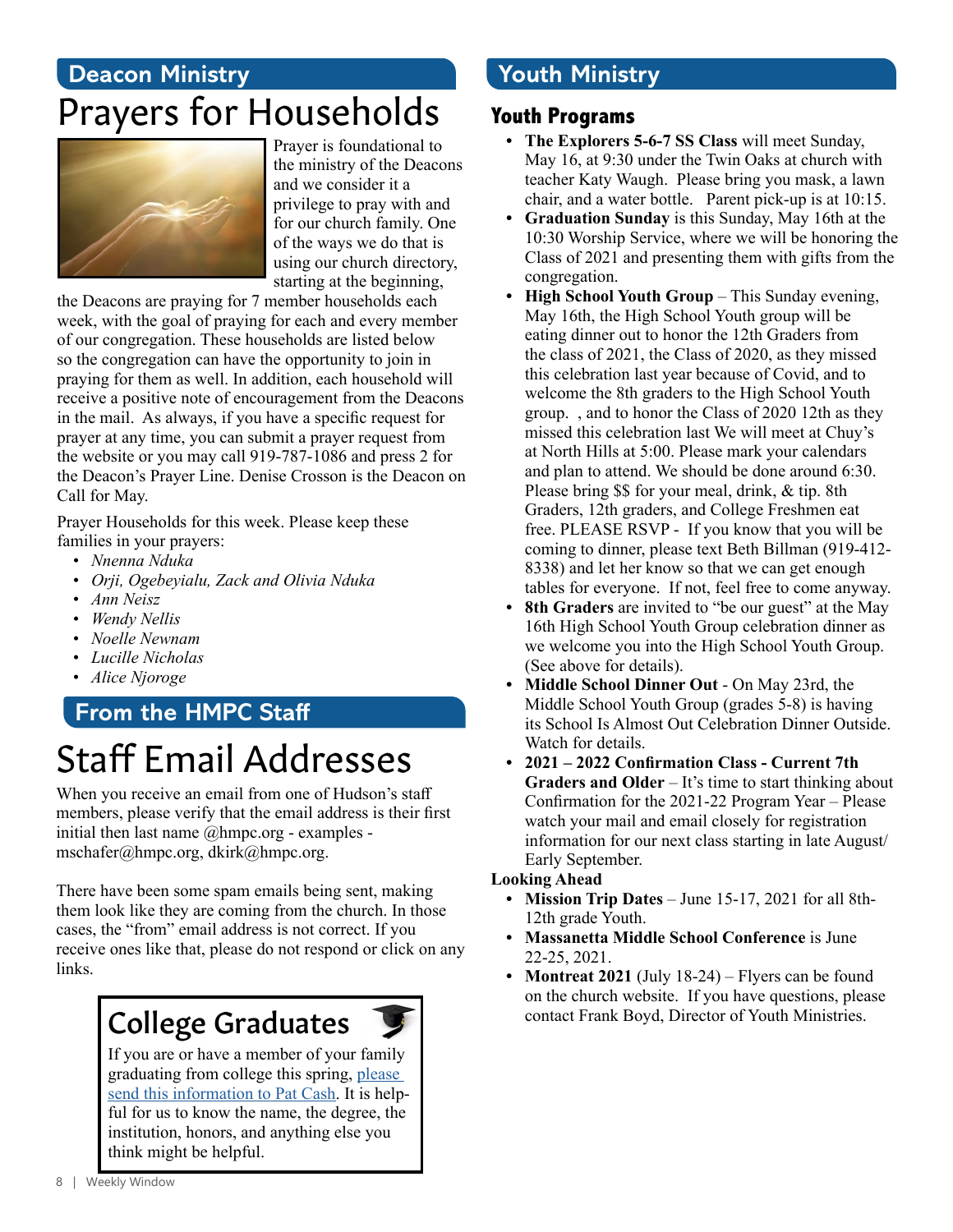### **Worship & The Arts** Pepper Chopin to Serve as Interim Director of Music



Composer, conductor and humorist Pepper Choplin has agreed to serve as Interim Director of Hudson's music ministry department while the Music Director Search Committee continues their search for the next permanent Director of Music. Pepper is known nationally for his creative writing in church music. His published works

include over 300 anthems for church and school choirs. The chancel choir has had a long standing relationship with Pepper and we are excited to welcome him to Hudson for the upcoming interim period. Pepper will begin his interim work at the end of May.

[You can learn more about Pepper here.](http://www.pepperchoplin.com)

#### **Calendar**

#### **Sunday, May 16**

- 9:30 am Explorer's 5-6-7 SS, Twin Oaks
- 10:30 am Children's SS Labyrinth Green
- 10:30 am Worship in the Sanctuary
- 1 pm Inquirer's Class
- 5 pm Graduation Dinner at Chuy's

#### **Monday, May 17**

- 12 Noon Seeing the Word
- 7 pm Diaconate
- 7 pm Finance
- 8 pm Alanon, AlaTeen, AlaKid WH, GH, Room 200

#### **Tuesday, May 18**

- 6:30 am Waking Up With the Word WH Patio
- 9:30 am Staff Meeting
- 4 pm Personnel WH Patio
- 6:30 pm Music Director Search Comm.
- 7:30 pm Boy Scouts Geneva Hall

#### **Wednesday, May 19**

• 9:30 am - Women at the Well

#### **Saturday, May 22**

• 11 am - Tend My Sheep

**All meetings by Zoom unless otherwise noted.**

#### **Sunday, May 23**

- 10:30 am Children's SS Labyrinth Green
- 10:30 am Worship West Lawn

### Baptism

We celebrate with McNeill & Pat Kelley the baptism of their daughter on Mother's Day, May 9th. HMPC members Dave & Caroline Smart are parents of new member McNeill. Caroline was the assisting elder at the baptism.



#### **Mission**

# WAKE Up and Read

**Hudson is hosting a book drive for WAKE Up and Read!**



Hudson has joined [Activate Good](https://activategood.org/about/) and [WAKE Up and Read](https://wakeupandread.org/) as a partner to help build home libraries for over 8,100 Wake County children during Operation Empower Readers.

Here are 2 ways YOU make a difference!

- Collect some of your kids or grandkids gently used, favorite books
- Head over to Quail Ridge Books or your favorite bookstore and buy new books

Then: Bring the books appropriate for infants–5th grade to the church where you'll find specially-marked boxes for WAKE Up and Read.

Easy peasy, huh! **Can we collect 500 books? 750? Let's shoot for 1,000!** By the way, we're also "shooting" for this project to wrap up on May 31st.